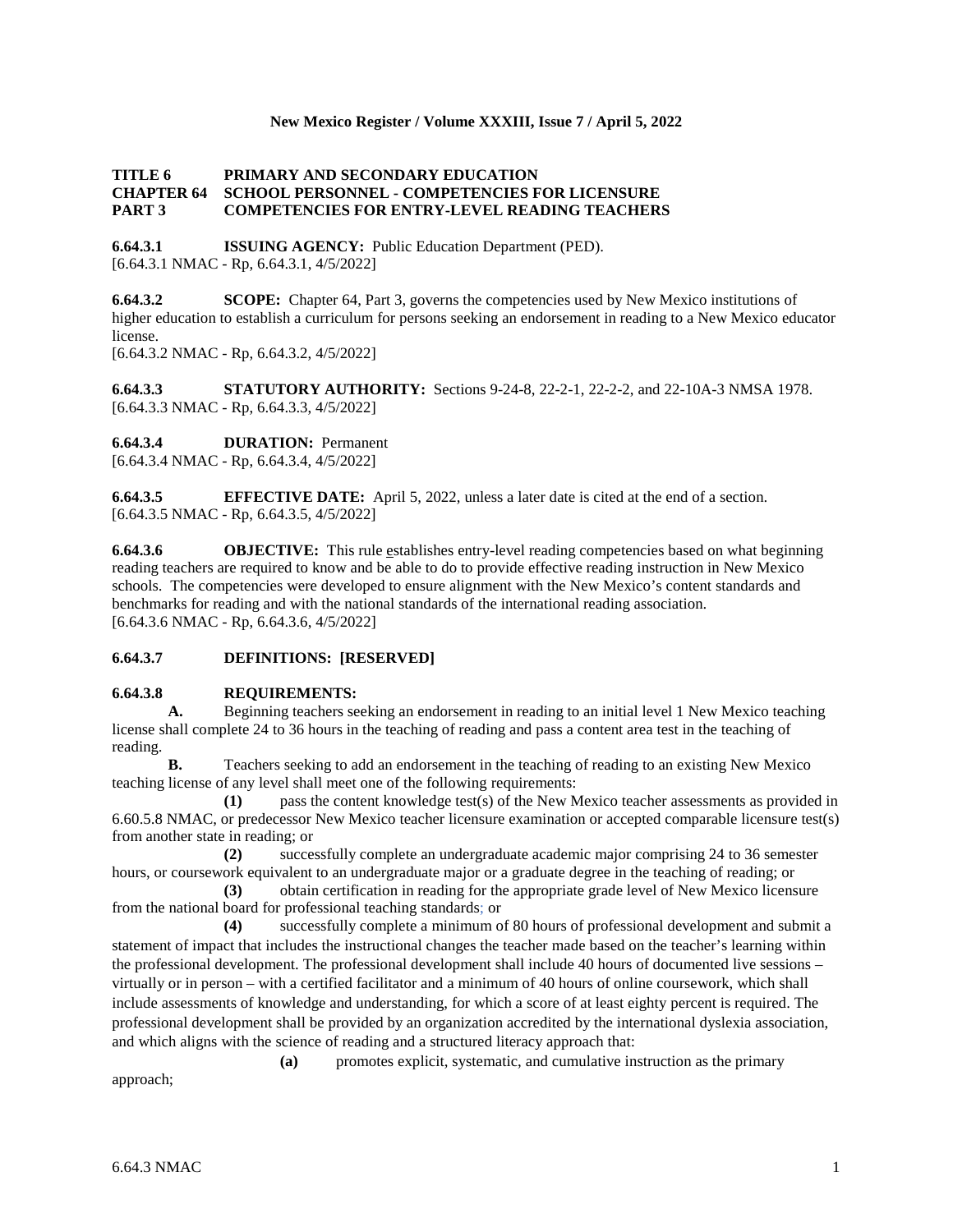**(b)** promotes an understanding of how language, reading, and writing relate to one

another;

**(c)** promotes strategies for differentiated instruction for students with reading difficulties and disabilities and English language learners;

**(d)** focuses on all five components of literacy instruction – phonemic awareness, phonics, fluency, vocabulary, and comprehension; and

**(e)** allows participants to implement the strategies into a classroom environment with the opportunity for feedback throughout the professional development experience. [6.64.3.8 NMAC - Rp, 6.64.3.8, 4/5/2022]

### **6.64.3.9 COMPETENCIES FOR ENTRY-LEVEL READING TEACHERS:**

**A.** Philosophy of reading instruction.

**(1)** Reading as a complex, interactive, and constructive process.

**(a)** Recognizes the importance of teaching reading as a balanced process incorporating skills and strategies in a meaningful context.

**(b)** Recognizes the importance of using a wide variety of print throughout the curriculum, including high-quality children's or adolescent literature and diverse expository materials appropriate to the age and developmental level of learners.

**(c)** Has knowledge of current and historical perspectives about the nature and purposes of reading and about widely used approaches to reading instruction.

**(d)** Recognizes and appreciates the role and value of language, language diversity, and culture in the reading and learning processes.

**(e)** Recognizes the importance of embedding reading instruction in a meaningful context for the purpose of accomplishing specific, authentic tasks or for pleasure.

**(f)** Recognizes the value of reading aloud to learners.

**(g)** Recognizes the influence and value of family in reading development.

**(2)** Professionalism.

**(a)** Pursues knowledge of reading, learning processes, and other key educational developments by reading professional journals and publications and participating in conferences and other professional activities such as technology, bilingualism, and multiculturalism.

**(b)** Uses what is learned through professional inquiry and reflection to improve teaching and assessment techniques.

**(c)** Interacts and participates in decision-making with teachers, teacher educators, parents, and researchers and plays an active role in schools, classrooms, and the wider professional community.

**(d)** Supports and participates in efforts to improve the reading profession by being knowledgeable about licensure, certification, and other professional issues.

**(e)** Participates in local, state, national, and international professional organizations whose mission is the improvement of literacy.

**(f)** Promotes collegiality with other literacy professionals through regular conversations, discussions, and consultations about learners, literacy theory, and instruction.

**(g)** Shares knowledge, collaborates, and teaches with colleagues, across the full range of school and educational programs.

**(3)** Moral dimensions and values.

**(a)** Recognizes the importance of literacy as a mechanism for personal and social

growth.

**(b)** Recognizes that literacy can be a means for transmitting moral and cultural

values within a community. **(c)** Recognizes values and is sensitive to human diversity.

**(d)** Recognizes and is sensitive to the needs and rights of individual learners.

**(4)** Perspectives about readers and reading.

**(a)** Understands and accepts the importance of reading as a means to learn, to access information, and to enhance the quality of life.

**(b)** Understands and is sensitive to differences among learners and how these differences influence reading.

**(c)** Understands and respects cultural, linguistic, and ethnic diversity, and recognizes the positive contributions of diversity.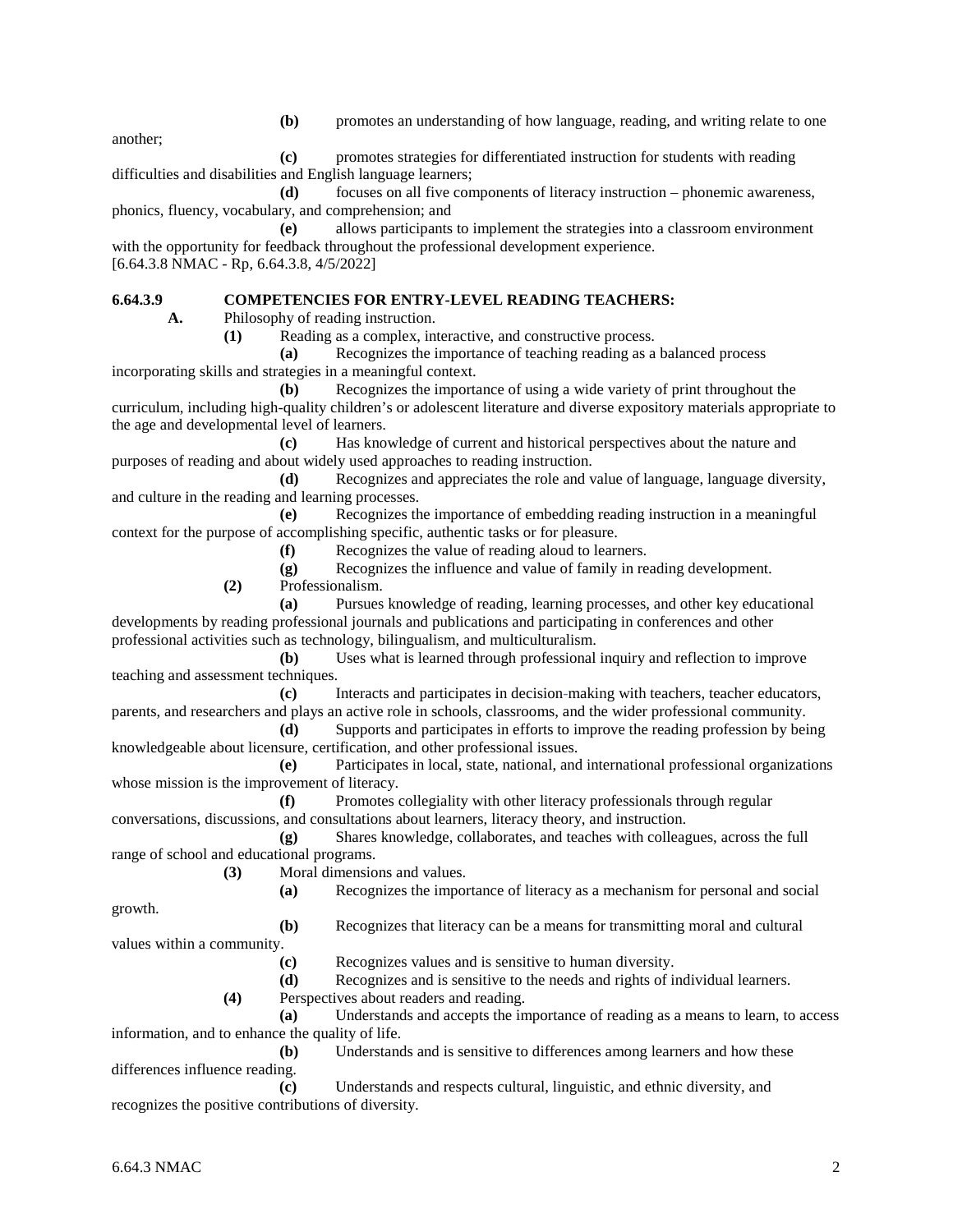**(d)** Engages students in activities that develop their image of themselves as literate. **(e)** Promotes feelings of pride and ownership for the process and content of reading. **(f)** Provides regular opportunities for learners to select from and be exposed to a wide variety of books or other quality written materials. **(g)** Provides opportunities for students to be exposed to various purposes for reading and writing, to experience reading and writing as relevant to themselves, and to write and have their writing

the written word, and increase the motivation of learners to read widely and independently for information and for

**(c)** Models and discusses reading as a valuable activity.

- 
- **(i)** Understands the nature and multiple causes of reading disabilities. **(j)** Understands the relationship of phonemic, morphemic, and semantic syntactic

**(g)** Understands the role of metacognition in reading.

systems of language to the reading process.

comprehension strategies used by fluent readers.

- 
- 
- 
- - - -
			-
- 
- -
- - -
		-
		-

about the purpose and function of reading and writing and the conventions of print.

listening ability; cognitive, social, and emotional development; and perceptual motor abilities.

**(7)** A literate environment. **(a)** Promotes the development of a literate environment that fosters interest and growth in all aspects of literacy.

**(b)** Uses texts to stimulate interest, promote reading growth, foster appreciation for

effectively address the needs of learners of different ages. **(c)** Uses the relationships among reading, writing, listening, and speaking to reinforce learning. **(d)** Has knowledge of developmentally appropriate practices that support emergent

**(b)** Understands the spectrum of the pre-K-12 reading process and how to

**(e)** Is aware that reading develops best through activities that embrace concepts

**(f)** Is able to explain and model the various word recognition, vocabulary, and

**(h)** Has knowledge of the importance of reading for language development;

- and intellectual factors on learning, language development, and reading. **(e)** Recognizes dialect variations and respects linguistic differences.
- 
- 
- **(c)** Is aware of the linguistic, sociological, cultural, cognitive, and psychological
- bases of the reading process. **(d)** Is aware of the impact of physical, emotional, social, cultural, environmental,
	-

**(a)** Understands that language is a symbolic system.

learning and uses them in a well-planned and comprehensive reading program.

- -
- 
- 
- 

**(5)** Language development, cognition, and learning.

- **(6)** Knowledge of the reading process. **(a)** Perceives reading as the process of constructing meaning through the interaction of the reader's existing knowledge, the information suggested by the written language, and the context of the reading
- 

- **(d)** Understands importance of integrated community and school efforts in meeting
	-
- **(e)** Understands the importance of making reading relevant to the learners' lives.

**(f)** Believes all students can learn to read and share in the communication process.

**(g)** Recognizes the importance of using reading in positive ways in the classroom.

**(h)** Recognizes the value and importance of creating a supportive and positive

**(i)** Recognizes the importance of providing learners opportunities in all aspects of

**(j)** Recognizes the importance of implementing literacy programs designed to meet

**(k)** Recognizes the importance of building on the strengths of individual learners.

**(b)** Understands and uses major theories of language development, cognition, and

environment for literacy learning.

the needs of diverse learners.

the needs of the students.

literacy.

situation.

pleasures.

literacy, particularly of diverse learners.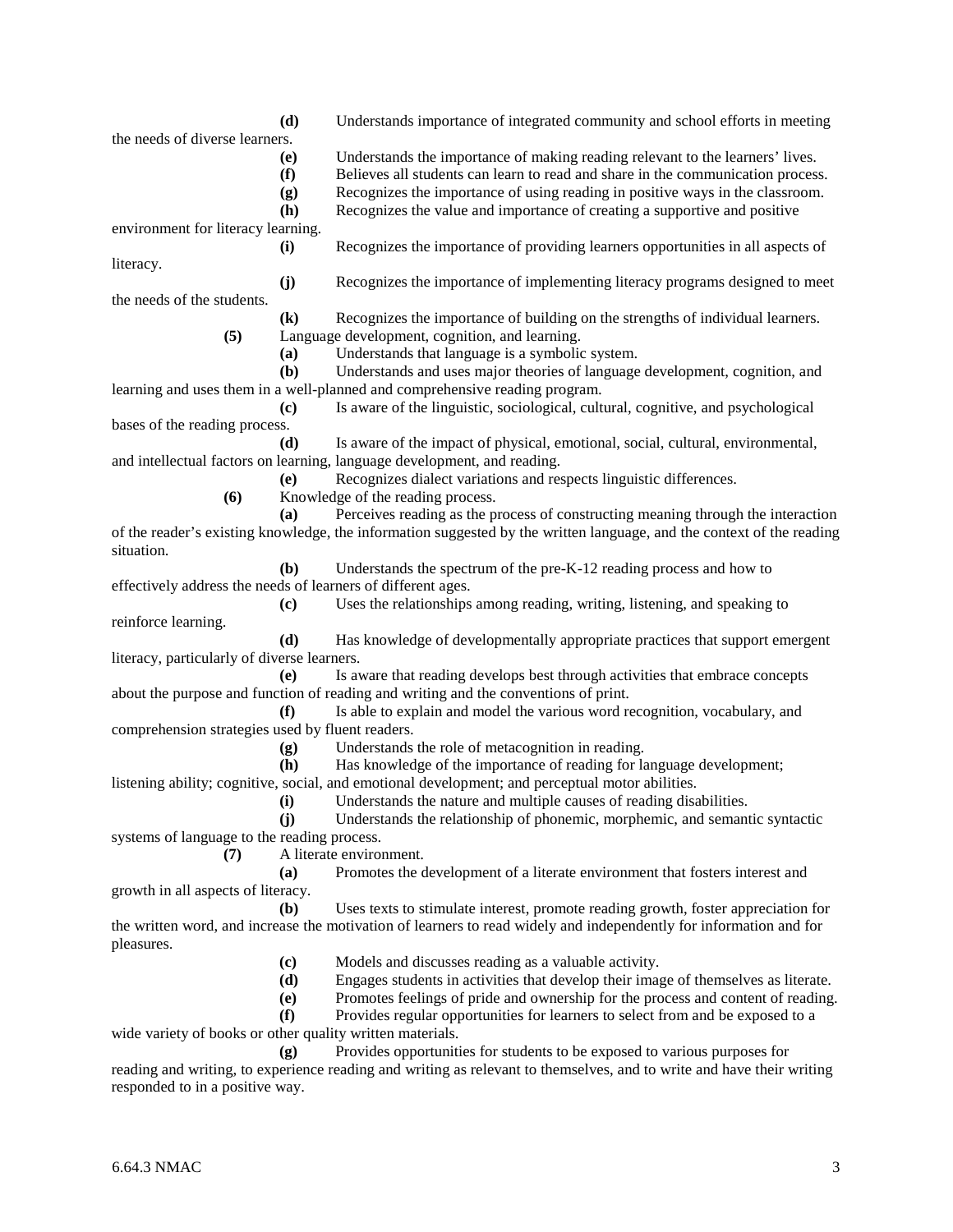**(h)** Recognizes the importance of providing time for reading of extended text for authentic purposes. **(i)** Provides opportunities for students to respond personally, analytically, and critically to a variety of texts. **B.** Organization of effective instruction. **(1)** Knowledge of contextual factors. **(a)** Understands that all students have the ability to learn to read and that certain conditions are necessary for this to happen. **(b)** Understands how factors such as content, purpose, tasks, and settings influence the reading process. **(c)** Provides flexible grouping based on students' instructional levels, rates of progress, interests, or instructional goals. **(d)** Understands how assessment and grouping procedures can influence motivation and learning. **(e)** Understands the relationship between environmental factors, cultural factors, and students' performance on measures of reading achievement. **(f)** Understands the relationship home factors, social factors, cultural factors, and reading habits have in students' performance. **(g)** Understands the influence of school programs (e.g., remedial, gifted, tracking) on students' learning. **(2)** Knowledge of individual differences (possesses strategies to deal with differences). **(a)** Understands what the reader brings to the reading experience (e.g., prior knowledge, metacognitive abilities, aptitudes, motivation, attitude). **(b)** Understands the influence of cultural, ethnic, and linguistic backgrounds on the reading process. **(c)** Understands the relationship among reader's self-concept, attitudes, and learning. **(d)** Understands the interactive nature and multiple causes of reading difficulties. **(3)** Knowledge of instructional materials. **(a)** Understands how to design, select, modify, and evaluate materials that reflect curriculum goals, current knowledge, and the interests, motivation, and needs of individual learners. **(b)** Has a thorough understanding of literature for children and young adults, including multicultural literature. **(c)** Understands the structure and content of various texts used for instruction. **(d)** Understands and uses new instructional technologies. **(e)** Understands methods for determining whether materials are clear and appropriate for individual students. **C.** Knowledge of instructional strategies. **(1)** Teaching strategies. **(a)** Understands the importance of using a balanced approach to the teaching of reading that integrates the full range of effective instructional strategies. **(b)** Has a thorough understanding of phonics including effective strategies for teaching sounds, blends, diagraphs, diphthongs, and other key aspects of reading. **(c)** Has a thorough understanding of comprehension including effective strategies for teaching the use of background knowledge, summarizing, prediction, synthesizing, and other key aspects of reading. **(d)** Has a thorough understanding of children's literature including strategies for teaching children to use language and literature to gain insight into their own and others' lives, to build understanding of moral and aesthetic dimensions of human experience, and other key aspects of reading. **(e)** Understands the importance of modeling reading for children, including strategies for oral reading, questioning strategies, reading for pleasure, and reading for understanding. **(f)** Provides direct instruction and models what, when, and how to use reading strategies with narrative and expository texts. **(g)** Uses strategies to encourage and motivate students to pursue and respond to reading and writing for personal growth and fulfillment. **(h)** Teaches effective study strategies.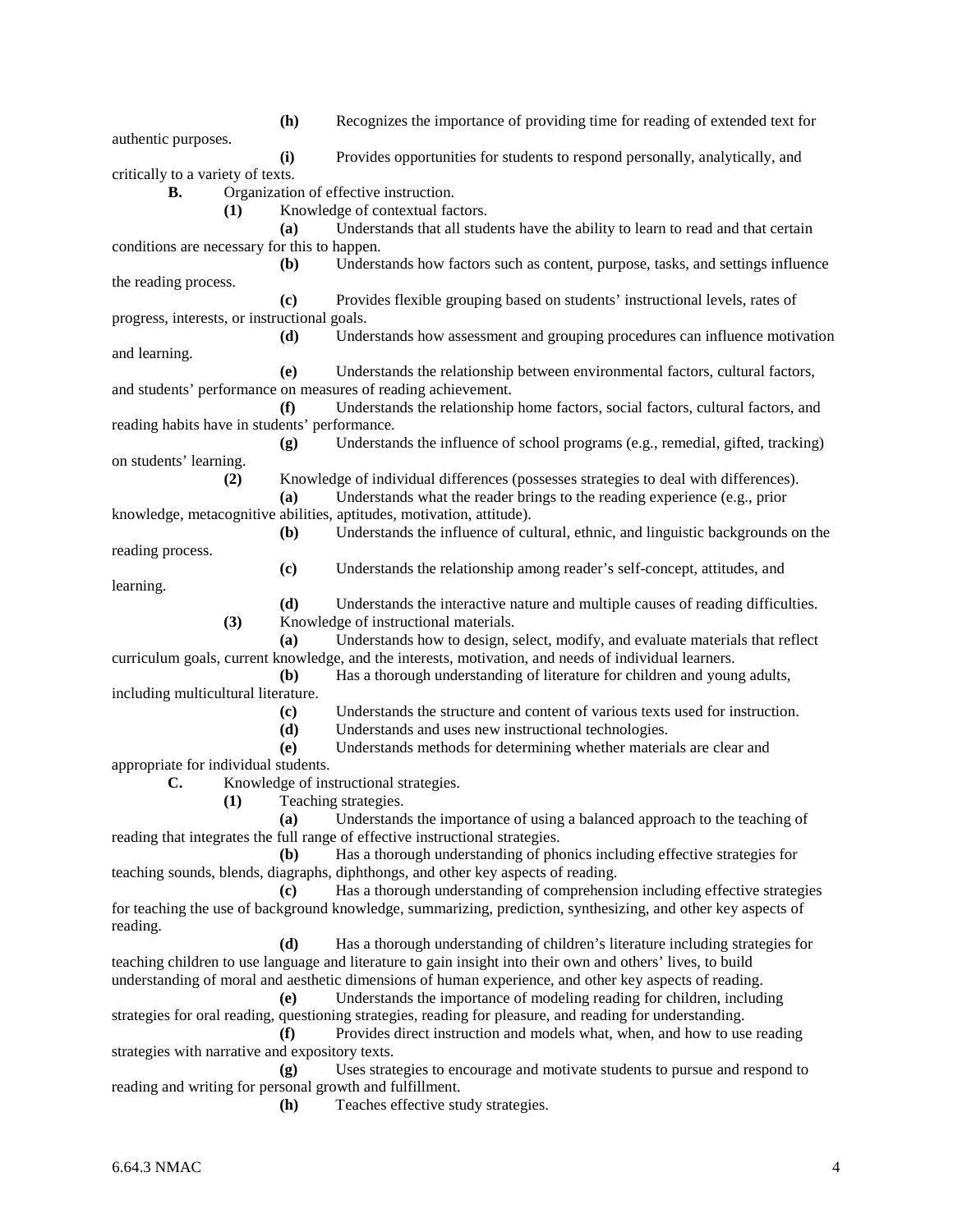|                                                                                                              | (2) |                            | Learning strategies.                                                                                                  |
|--------------------------------------------------------------------------------------------------------------|-----|----------------------------|-----------------------------------------------------------------------------------------------------------------------|
|                                                                                                              |     | (a)                        | Helps students learn and apply comprehension strategies for a variety of                                              |
| purposes.                                                                                                    |     |                            |                                                                                                                       |
|                                                                                                              |     | (b)                        | Helps students monitor their comprehension and reading processes.                                                     |
|                                                                                                              |     | (c)                        | Understands and helps students learn and apply reading comprehension                                                  |
| strategies in the content areas.                                                                             |     |                            |                                                                                                                       |
|                                                                                                              |     | (d)                        | Helps students gain understanding of the conventions of language and literacy.                                        |
|                                                                                                              |     | (e)                        | Teaches word recognition through the use of phonics, contextual analysis, word                                        |
| analysis, and syntactic cueing strategies.                                                                   |     |                            |                                                                                                                       |
|                                                                                                              |     | (f)                        | Helps students learn that word recognition strategies aid comprehension.                                              |
|                                                                                                              |     | (g)                        | Helps students learn effective techniques and strategies for the ongoing                                              |
| development of vocabulary.                                                                                   |     |                            |                                                                                                                       |
|                                                                                                              |     | (h)                        | Helps students analyze information presented in a variety of texts including                                          |
|                                                                                                              |     |                            | narratives, expository, practical, and technical documents.                                                           |
|                                                                                                              |     | (i)                        | Helps students connect prior knowledge with new information.                                                          |
|                                                                                                              |     | (j)                        | Assists students in becoming self-sufficient and independent readers.                                                 |
|                                                                                                              |     | $\left( \mathbf{k}\right)$ | Helps students use new technology and media effectively.                                                              |
|                                                                                                              | (3) |                            | Demonstrate knowledge of assessment principles and techniques.                                                        |
|                                                                                                              |     | (a)                        | Recognizes that a critical goal of assessment is to help the student become a                                         |
| more reflective and self-sufficient learner.                                                                 |     |                            |                                                                                                                       |
|                                                                                                              |     | ( <b>b</b> )               | Recognizes assessment as an ongoing and indispensable part of reflective                                              |
| teaching and learning.                                                                                       |     |                            |                                                                                                                       |
|                                                                                                              |     | (c)                        | Recognizes and understands that assessment must consider the complex nature                                           |
|                                                                                                              |     |                            | of reading, writing, and language, and must be based on a range of authentic literacy tasks using a variety of texts. |
|                                                                                                              |     | (d)                        | Is able to conduct assessments that involve multiple measures over time and in                                        |
| different contexts.                                                                                          |     |                            |                                                                                                                       |
|                                                                                                              |     | (e)                        | Uses information from norm-referenced tests, criterion-referenced tests, formal                                       |
| and informal inventories, constructed-response measures, portfolio-based assessment, observations, anecdotal |     |                            |                                                                                                                       |
|                                                                                                              |     |                            | records, journals, and other indicators of students' progress as basis for instruction.                               |
|                                                                                                              |     | (f)                        | Recognizes and understands the importance of using meaningful assessment to                                           |
| improve curriculum and instruction.                                                                          |     |                            |                                                                                                                       |
|                                                                                                              | (4) |                            | Communicate information about reading.                                                                                |
|                                                                                                              |     | (a)                        | Communicates effectively with students, parents, teachers, and support                                                |
|                                                                                                              |     |                            | personnel about strengths and areas that need improvement.                                                            |
|                                                                                                              |     | ( <b>b</b> )               | Able to communicate to parents important information about the developmental                                          |
| nature of reading and expectations for achievement.                                                          |     |                            |                                                                                                                       |
|                                                                                                              |     | (c)                        | Understands how to involve parents in cooperative efforts and programs to help                                        |
| students with reading development.                                                                           |     |                            |                                                                                                                       |
|                                                                                                              |     |                            | (d) Communicates information about reading programs to administrators, staff                                          |
|                                                                                                              |     |                            | members, school board members, parents, and the community.                                                            |
|                                                                                                              |     | (e)                        | Effectively communicates information and data about reading to the media,                                             |
| policymakers, and the public.                                                                                |     |                            |                                                                                                                       |
|                                                                                                              |     | (f)                        | Interprets and communicates research findings related to the improvement of                                           |
| instruction to colleagues and the wider community.                                                           |     |                            |                                                                                                                       |
|                                                                                                              |     | (g)                        | Communicates with allied professionals in assessing and planning instruction.                                         |
| D.                                                                                                           |     |                            | Planning and enhancing programs.                                                                                      |
|                                                                                                              | (1) |                            | Curriculum and development.                                                                                           |
|                                                                                                              |     | (a)                        | Initiates and participates in ongoing curriculum development and assessment.                                          |
|                                                                                                              |     | ( <b>b</b> )               | Adapts programs to the needs of different learners to accomplish different                                            |
| purposes.                                                                                                    |     |                            |                                                                                                                       |
|                                                                                                              |     | (c)                        | Is able to coordinate and support all services associated with reading programs.                                      |
|                                                                                                              |     | (d)                        | Understands and uses multiple indicators of curriculum effectiveness.                                                 |
|                                                                                                              |     | (e)                        | Is able to evaluate adoption materials and other instructional materials to best                                      |
| support and develop a balanced curriculum.                                                                   |     |                            |                                                                                                                       |

- **(2)** Professional development.
	- **(a)** Engages in an ongoing program of personal professional development.